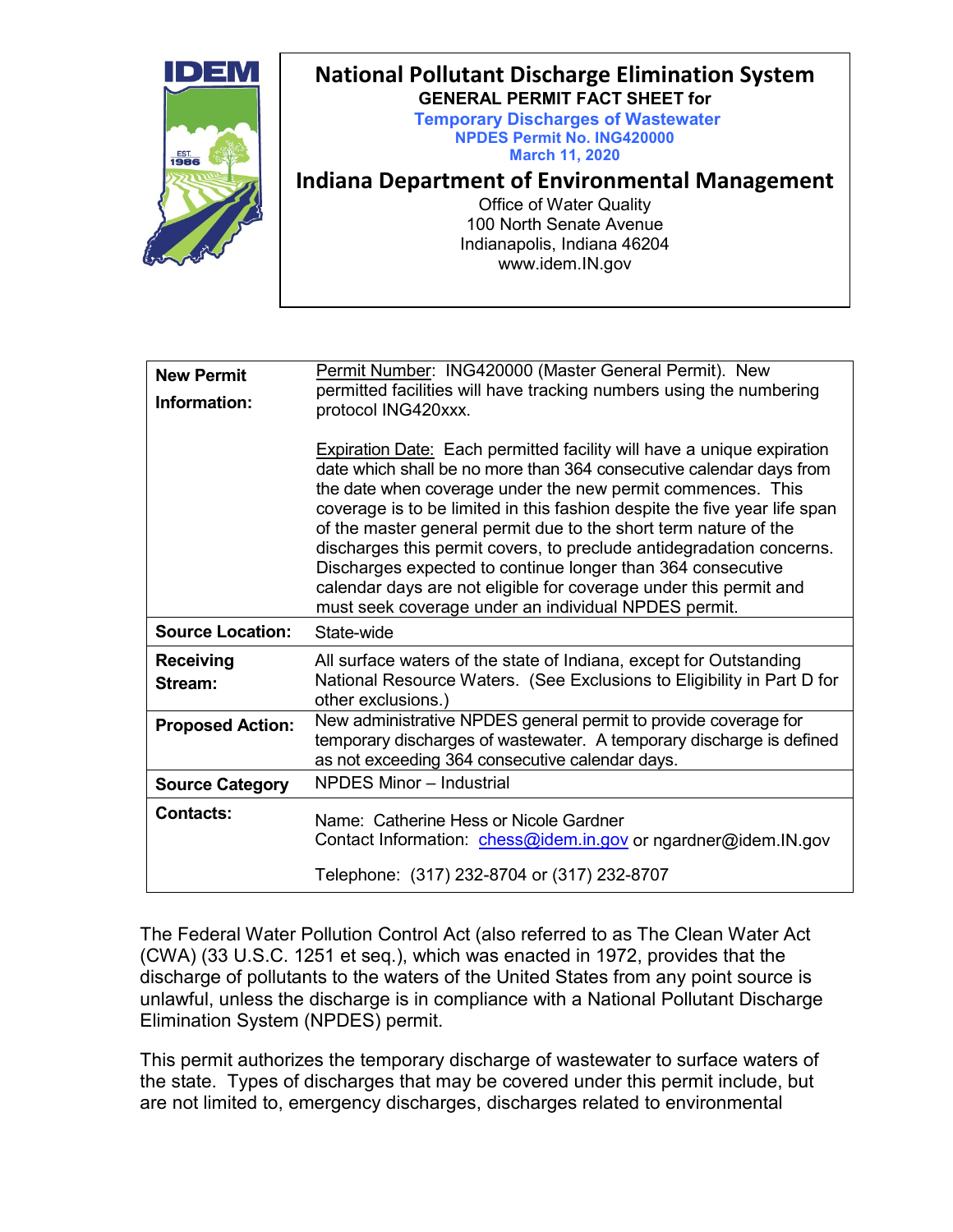cleanup activity, discharges resulting from testing of pilot projects, and dewatering discharges of contaminated water.

To be authorized to discharge under this permit, temporary dischargers of wastewater must submit an NOI in accordance with the requirements of Part 4.0 of this permit, using an NOI application form provided by IDEM.

After the submitted NOI form is reviewed by IDEM, IDEM will notify the person who submitted the NOI whether coverage under this general permit is granted or denied. If coverage is granted, the IDEM shall notify the applicant of authorization and the effective date. Notification from IDEM will include requirements for monitoring and limits for applicable parameters based upon the characteristics of the discharge. Until the Department issues a letter of determination that grants coverage for discharge, the discharge is not authorized under this permit and may not be initiated."

Development of a Fact Sheet for NPDES permits is required by Title 40 of the Code of Federal Regulations, Section 124.8 and 124.56. This document fulfills the requirements established in those regulations by providing the information necessary to inform the public of actions proposed by the Indiana Department of Environmental Management (IDEM) as outlined in 40 CFR 122.28 and 327 IAC 5-3-8.

## **A. Description of General Permit Category:**

NPDES general permits are developed and issued to cover multiple facilities engaged in the same process category instead of an individual facility within the State of Indiana. These permits utilize a "master general permit" (EPA terminology), or "general", format which is renewed and reevaluated on a five-year interval. Persons who seek coverage under a master general (general) permit are assigned permit tracking numbers that link their request and any subsequent coverage to the general permit that the discharge is to be covered under. In the case of this general permit, coverage numbers will begin with "ING42".

The purpose of this general permit is to regulate discharges resulting from these temporary activities which generate wastewater from a point source to surface waters of the State of Indiana so that the public health, existing uses, and aquatic biota are protected. Occasionally, entities or facilities need to discharge wastewater for a limited duration. These projects, characterized as short term or temporary discharges, may be associated with some type of facility or site cleanup, an emergency discharge due to unusual or short-term circumstances, or a discharge associated with a pilot project or test facility. Although the type of pollutants found in temporary discharges may be quite variable due to the differences in projects, these discharges are similar in that the pollutants present after any necessary treatment are not of a type or quantity sufficient to exceed Indiana's minimum surface water quality standards as stated in 327 IAC 2-1-6 and 327 IAC 2-1.5-8.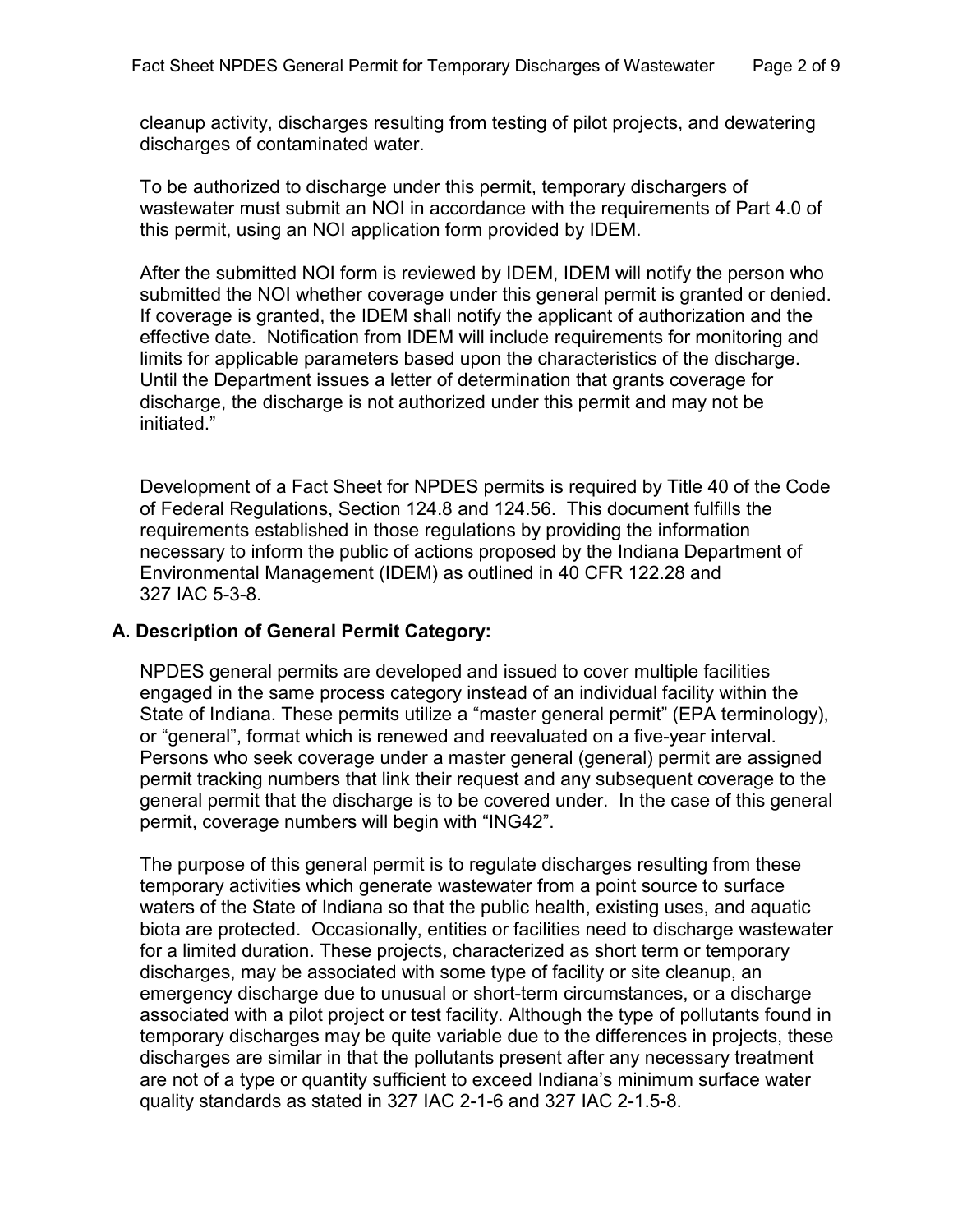Although this general permit is issued for a five year period, individual coverage under it is limited to no more than 364 consecutive calendar days due to the short term nature of the discharges that it addresses. Exact dates for beginning and termination of coverage will be specified in each individual Notice of Coverage (NOC). In the event that coverage is granted in the final year of the five year term of the master general permit the term of coverage for the discharge in question will be limited to the remaining duration of the general NPDES permit.

## **B. Geographic area covered:**

This general permit is intended to cover any temporary discharge of wastewater to (subject to the eligibility provisions denoted in Part D) surface waters of the state within the boundaries of the state of Indiana.

## **C. Receiving waters:**

This general permit will authorize discharges to all surface waters of the State of Indiana, except for direct discharges to Outstanding National Resource Waters (ONRWs). Direct dischargers to ONRWs are required to obtain an individual NPDES permit to regulate their discharges.

# **D. Exclusions to Eligibility**

This general permit contains certain specific exclusions from coverage which are listed below, and denoted in Section 1.3 of the permit. Applicants proposing discharges not authorized by this permit will be required to apply for an individual NPDES permit.

The following temporary discharges are not authorized by this permit:

- direct discharges into waters that are designated as an ONRW defined at IC 13-11-2-149.5;
- discharges to a receiving stream when the discharge results in an increase in the ambient concentration of a pollutant which contributes to the impairment of the receiving stream for that pollutant as identified on the current 303(d) list of impaired waters;
- discharges containing water treatment additives (WTAs) which have not received prior written approval from IDEM for the specific additive, use, and dosage at the particular site for which the Notice of Intent (NOI) is submitted.
- discharges that take place within five-hundred (500) yards upstream of a public water supply surface water intake and cannot meet Indiana's public water supply standards;
- discharges of storm water associated with industrial activity under 327 IAC 15-6;
- discharges of storm water runoff from construction activities greater than 1 acre, (see 327 IAC 15-5, or INRA00000 after the rule is repealed);
- discharges from coal mining operations (see 327 IAC 15-7);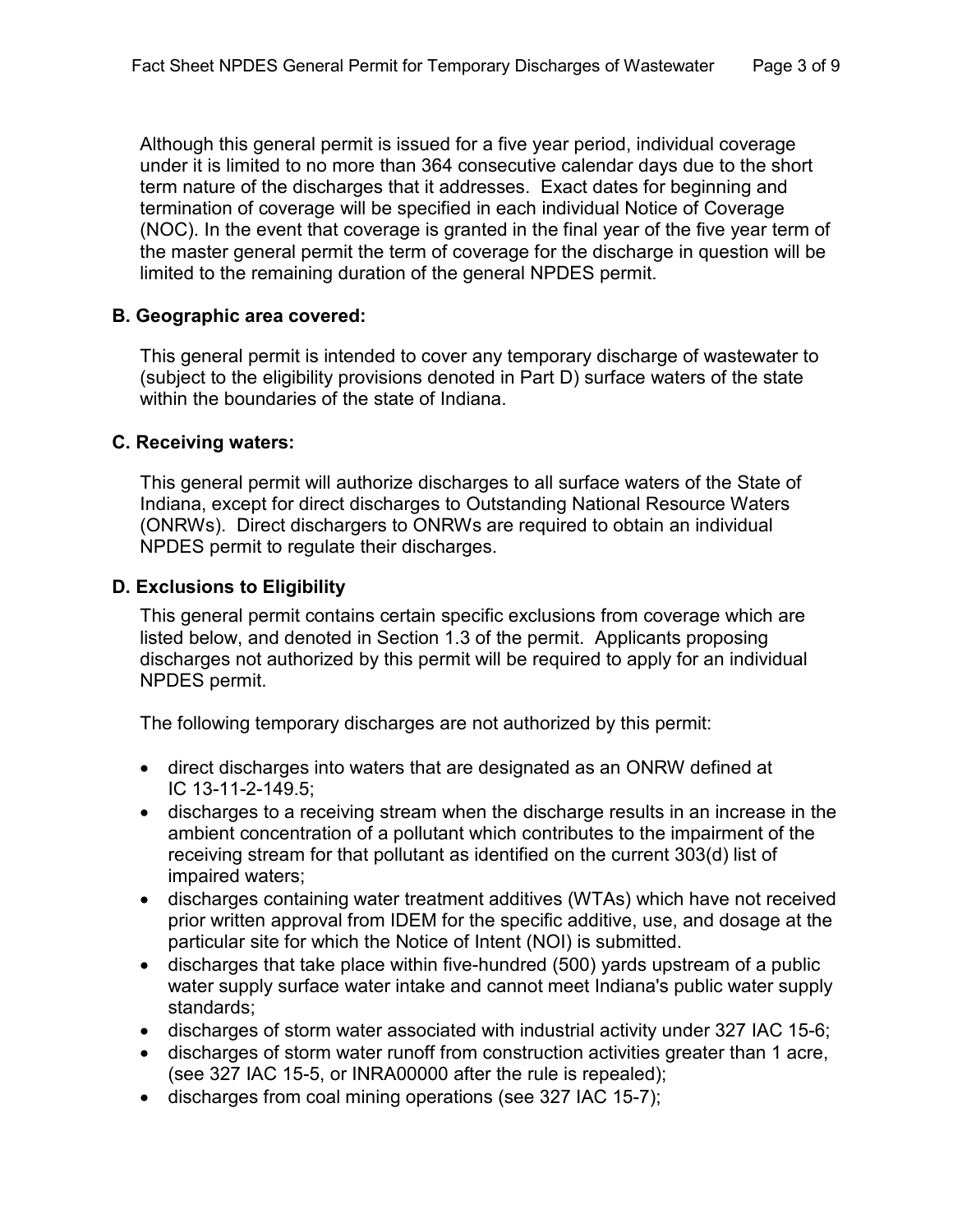- discharges from a groundwater petroleum remediation system (see General NPDES Permit ING080000);
- discharges from a petroleum product terminal (see General NPDES Permit ING340000);
- discharges from a sand, gravel, dimension stone, or crushed stone operation (see General NPDES Permit ING490000);
- discharges of hydrostatic test water from a commercial pipeline (see General NPDES Permit ING670000);
- discharges to combined or sanitary sewer systems;
- discharges that are commingled with hazardous wastes or hazardous materials;
- Bypasses or upsets of any kind from a treatment works or collection system;
- discharges that contain pollutants classified as bioaccumulative chemicals of concern (BCCs);
- discharges for which the Commissioner requests an individual permit application; and
- wastewater discharges already regulated under an NPDES permit.

# **E. Application for Coverage:**

This general permit proposes to provide coverage for any temporary discharges of a duration of no more than 364 consecutive calendar days which meet the general permit criteria, are not precluded from general permit coverage, and where the discharger agrees to be regulated under the terms of the general permit.

Each discharger seeking coverage under this general permit must submit a Notice of Intent (NOI) form. Federal regulations found in 40 CFR 122.21(a) exclude persons covered by general permits from requirements to submit an application for an individual permit. NOI requirements are intended to establish a mechanism that can be used to establish a clear accounting of the number of permittees covered by the general permit, the identities, locations, mailing addresses, and nature of discharge.

# **F. Antidegradation Evaluation**

# Nature of Discharge

The discharges that are to be covered by this permit are of a temporary nature, with coverage approved for a maximum of 364 consecutive calendar days. In accordance with Indiana's Antidegradation Standards and Implementation Procedures at 327 IAC 2-1.3-4, a new or increased discharge of nonbioaccumulative chemicals of concern which only occurs for a short term, temporary period lasting less than 12 months or 365 consecutive calendar days does not constitute a significant lowering of water and is not subject to further antidegradation review. Coverage is not renewable under this general permit.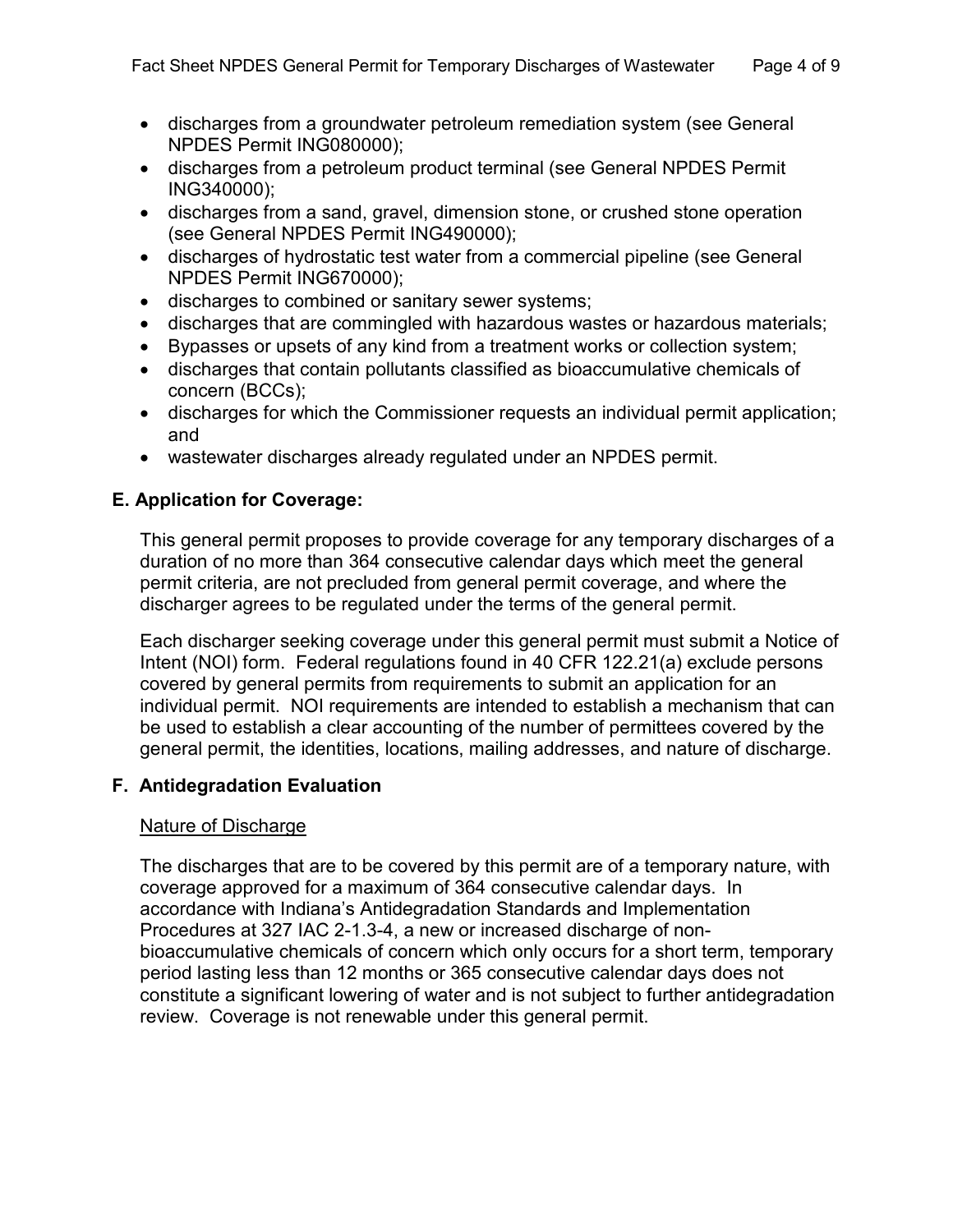# **G. Determining Potential Pollutants of Concern**

The NOI shall include a written narrative that explains the evaluation conducted by applicant to determine which pollutants are likely to be of concern.

Data results for pollutants of concern for the water that will be discharged during this activity are to be included in the NOI submittal. Unless otherwise advised by IDEM, the applicant shall include a comprehensive set of data including scans for volatile and semi-volatile compounds and metals including the 126 Priority Pollutants listed in 40 CFR Part 423, Appendix A. Test Methods shall be selected that will provide the most sensitive data results. See Appendix B of the NOI for the Wastewater Characterization tables. See Appendix C of the NOI to provide information regarding any Water Treatment Additives that are planned for use at the site.

Effluent limitations and monitoring requirements will be established in accordance with the Minimum Surface Water Quality Standards as stated in 327 IAC 2-1-6 and 327 IAC 2-1.5-8 of the Indiana Administrative Code and technology based effluent limitations and requirements, based upon the information to be submitted as part of the NOI form.

At a minimum, permittees are required to meet limits for Oil & Grease, pH and Total Residual Chlorine.

Effluent limitations and monitoring requirements for the discharge will be included in a Notice of Coverage (NOC) letter sent to advise the applicant of acceptance of coverage under this general permit.

If contaminated groundwater will be discharged, persons applying for coverage under this permit are responsible for conducting an inquiry to determine what soil or groundwater contamination should be expected in the wastewater to be discharged. The inquiry should consider:

- a. Current and historic uses of the site;
- b. Current uses of adjacent sites;
- c. Probable hazardous substances that could reasonably be associated with current or historic uses;
- d. Whether the site is considered contaminated by the IDEM, US EPA, or other parties;
- e. Whether the site is currently subject to risk-based corrective action due to a known petroleum release from an underground storage tank; and
- f. Any other relevant information.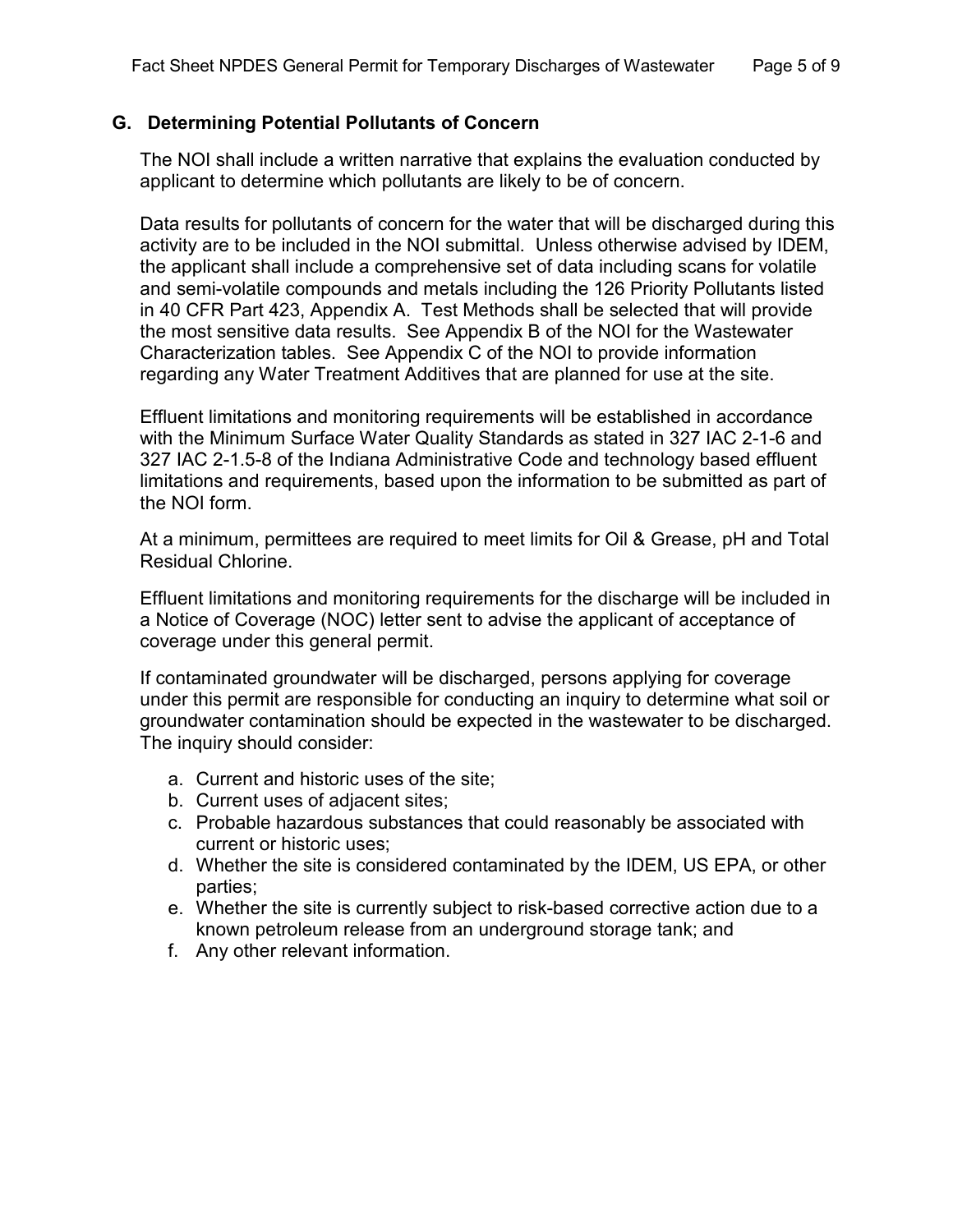## **H. When to Apply**

All dischargers desiring coverage under this general permit must submit a Notice of Intent (NOI) a minimum of forty-five (45) days prior to any discharge occurring (see Section 4.0 of general permit). If there is a more immediate need for discharge authorization, a cover letter should be submitted with the NOI explaining the reasons for the shortened advance notice.

#### **I. Permit Conditions:**

#### **1) Narrative Water Quality Based Limits**

The narrative water quality standards contained in 327 IAC 2-1-6(a)(1) (A)-(E) and 327 IAC 2-1.5-8 have been included in this general permit to ensure that the narrative water quality criteria are met.

## **2) Numeric Permit Limits & Monitoring Requirements**

At a minimum each permittee covered by this general permit will be required to monitor for flow, pH, oil & grease, and total residual chlorine. IDEM will evaluate each NOI along other available information relating to each facility/site and the associated receiving waterbody to determine whether there is a need to include additional parameters, effluent limitations, and/or monitoring requirements. In accordance with 327 IAC 5-2-10 and 40 CFR 122.44, NPDES permit limits shall be based on either technology-based effluent limits (TBELs), (including TBELs developed on a case-by-case basis using BPJ, where applicable) or water quality-based effluent limits, whichever is most stringent. Any additional effluent limitations and/or monitoring requirements will be included in the Notice of Coverage Letter which will advise the applicant of acceptance of coverage under this general permit.

- **a) Flow** is a standard parameter to be monitored in all NPDES permits. The requirement to report both the monthly average and daily maximum flows for each month is a standard permitting requirement. This parameter is required of all NPDES permits and is included in this permit in accordance with 327 IAC 5-2-13(a)(2). Daily flow monitoring is required under this general permit.
- **b) pH** is included in the general permit to ensure that the discharge will not violate Indiana water quality standards. The proposed limit of 6.0 to 9.0 standard units (s.u.) is in accordance with the Indiana Water Quality Standards (327 IAC 2-1-6 and 327 IAC 2-1.5-8).
- **c) Total Flow**. The total cumulative effluent flow for each calendar month shall be calculated and reported in units of million gallons (mgal). This requirement has been a parameter listed on the Discharge Monitoring Report forms for all NPDES permittees for the past several years, and it is included to assist IDEM in properly assessing the annual permit operating fees set forth under IC 13-18-20.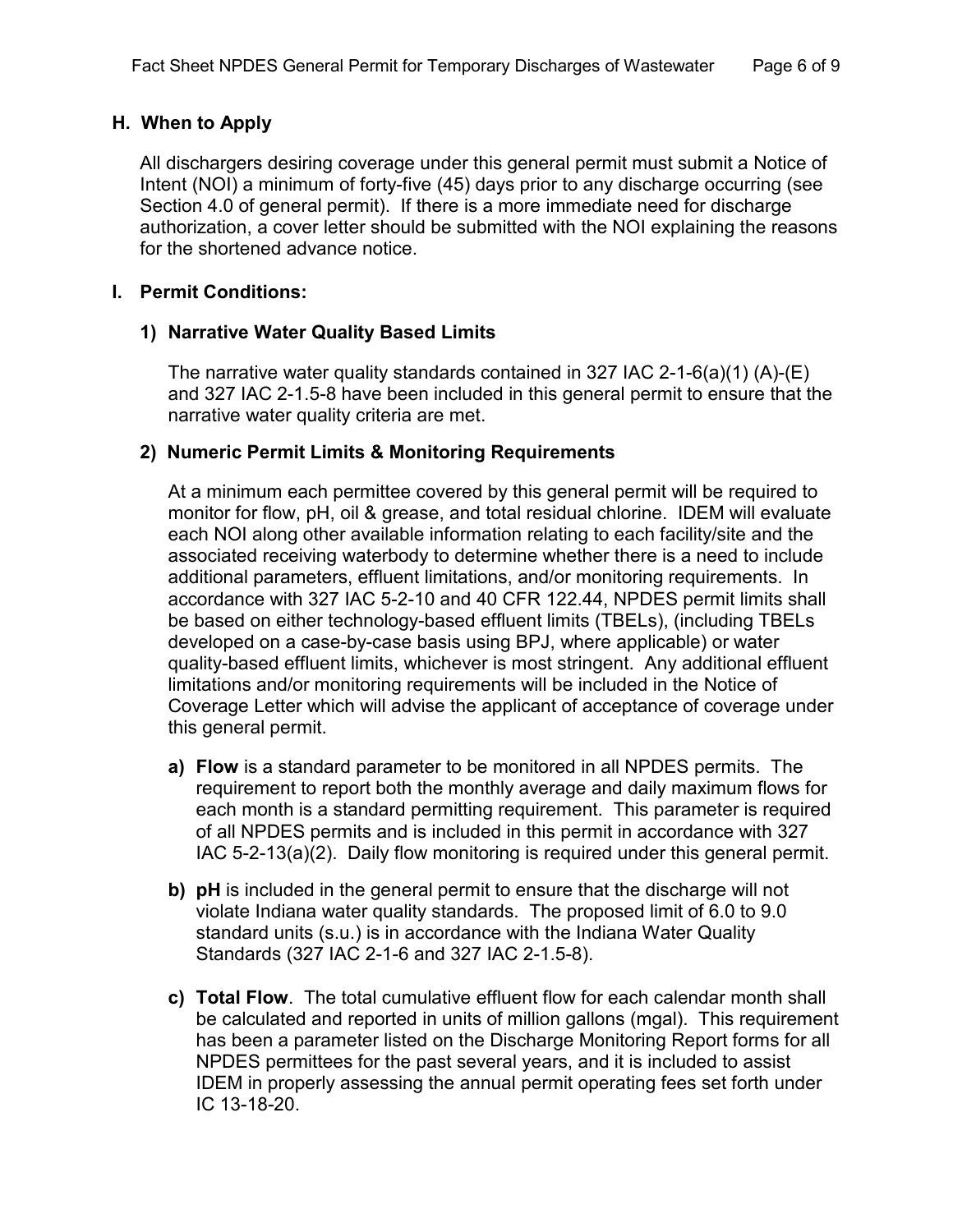- **d) Oil and Grease** is a common industrial pollutant and has the potential to be present in any discharge. Oil and grease is limited to a monthly average of 10 mg/l and a daily maximum of 15 mg/l. The limitations are considered sufficient to ensure compliance with the narrative water quality criteria in 327 IAC 2-1-6(a) and 327 IAC 2-1.5-8 which prohibit visible oil sheen on receiving waters.
- **e) Total Residual Chlorine (TRC)** is limited to a monthly average of 0.01 mg/l and a daily maximum of 0.02 mg/l. This limit is derived from 327 IAC 2-1-6. (Table 1 - Water Quality Criteria for Specific Substances) and 327 IAC 2-1.5-8 (Table 8-1; Surface Water Quality Criteria for Protection of Aquatic Life) and assumes that the discharge is likely to occur when there is little or no dilution available in the receiving waters. Since this effluent limitation (0.02 mg/l) is less than the LOQ value (0.06 mg/l), the permittee may report "< 0.06" for the daily maximum if the testing result(s) are less than the LOQ value. For any month in which the permittee does not utilize chlorinated intake water, the permittee may report "n/a" for this parameter.

# **3) Monitoring and Reporting Requirements**

Monitoring requirements for all pollutant parameters, except flow, are set at 1 x Weekly. Grab samples of each pollutant parameter shall be taken prior to the discharge entering waters of the state and prior to it mixing with any other waters, or after receiving treatment at the beginning and at the end of the discharge and two (2) times during the discharge at evenly spaced time intervals. All of the grab samples, except for pH, shall be combined into one (1) composite sample at the end of the test period for analysis.

Total flow volume for the month must be calculated once monthly. The permittee is required to complete and submit federal DMRs and state MMRs to IDEM containing the results obtained during the previous monitoring period by the 28th day of the month following the monitoring period.

As electronic reporting is required by state and federal rule, the permittee must enroll in the NetDMR program for electronic submittal of the federal Discharge Monitoring Reports and the state Monthly Monitoring Reports. If the permittee does not have the ability to submit reports electronically, a request for exemption from the requirement may be submitted which shall include a justification of inability to utilize an electronic filing system.

## **J. Reporting Spills and Noncompliance**

All persons covered by this general permit must monitor for, identify, and report adverse incidents. If a person covered by this general permit observes or is otherwise made aware of an adverse incident that may have resulted from a discharge, the person must notify IDEM by telephone at **(888) 233-7745:**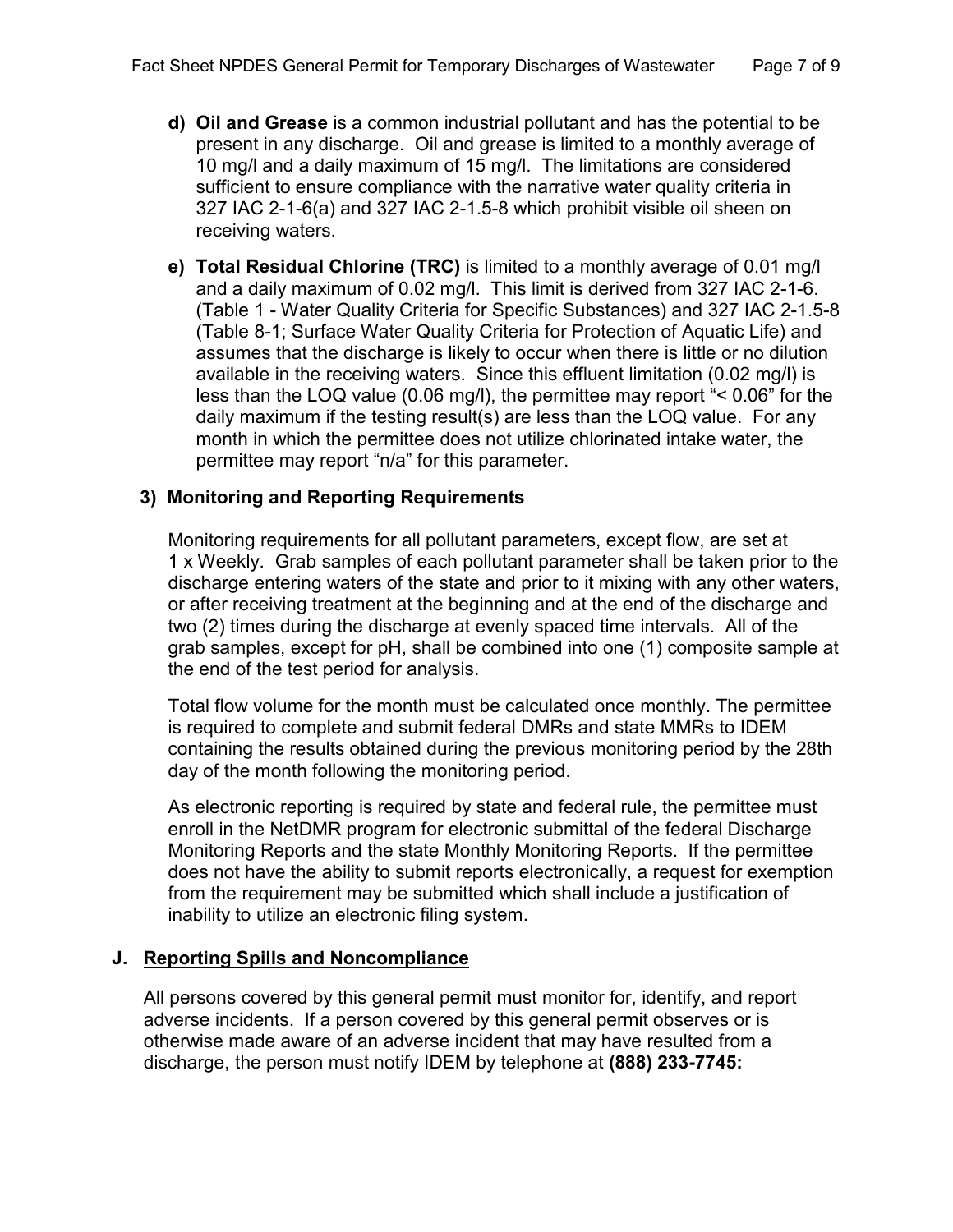- immediately for incidents which pose a significant danger to human health or the environment,
- as soon as possible but within two (2) hours of discovery for any adverse incidents resulting in death or acute injury or illness to animals or humans (see 327 IAC 2-6.1), and
- within 24 hours of the person becoming aware of the adverse incident for any other adverse incidents not listed above.

The permittee shall also submit a written report to IDEM within five (5) days of the permittee becoming aware of the incident and may be submitted by U.S. Mail, by fax, or by email (such reports must be sent to: [wwreports@idem.IN.gov](mailto:wwreports@idem.IN.gov)).

Spills from the permitted facility meeting the definition of a spill under 327 IAC 2-6.1-4(15), the applicability requirements of 327 IAC 2-6.1-1, and the Reportable Spills requirements of 327 IAC 2-6.1-5 (other than those meeting an exclusion under 327 IAC 2-6.1-3 or the criteria outlined below) are subject to the Reporting Responsibilities of 327 IAC 2-6.1-7.

It should be noted that the reporting requirements of 327 IAC 2-6.1 do not apply to those discharges or exceedances that are under the jurisdiction of an applicable permit when the substance in question is covered by the permit and death or acute injury or illness to animals or humans does not occur. In order for a discharge or exceedance to be under the jurisdiction of this NPDES permit, the substance in question (a) must have been discharged in the normal course of operation from an outfall listed in this permit, and (b) must have been discharged from an outfall for which the permittee has authorization to discharge that substance.

# **K. Fees**

In accordance with IC 13-18-20-12, any application for a new permit, renewal of a permit, modification of a permit, or variance from a permit requirement must be accompanied by an application fee, which is currently \$50.00. This fee is also applicable to Notice of Intent letters for general permits. Once approved for coverage under a general permit, the permittee is also subject to annual operating fees. These annual fees are set by statute (IC 13-18-20).

# **L. Reopening Clause**

This general permit may be modified, or alternately, revoked and reissued, after public notice and opportunity for hearing to include any applicable effluent limitation or standard issued or approved under  $301(b)(2)(C)$ , (D) and  $(E)$ , 304 (b)(2), and 307(a)(2) of the Clean Water Act, when the effluent limitation or standard so issued or approved:

a) contains different conditions or is otherwise more stringent than any effluent limitation in the permit; or